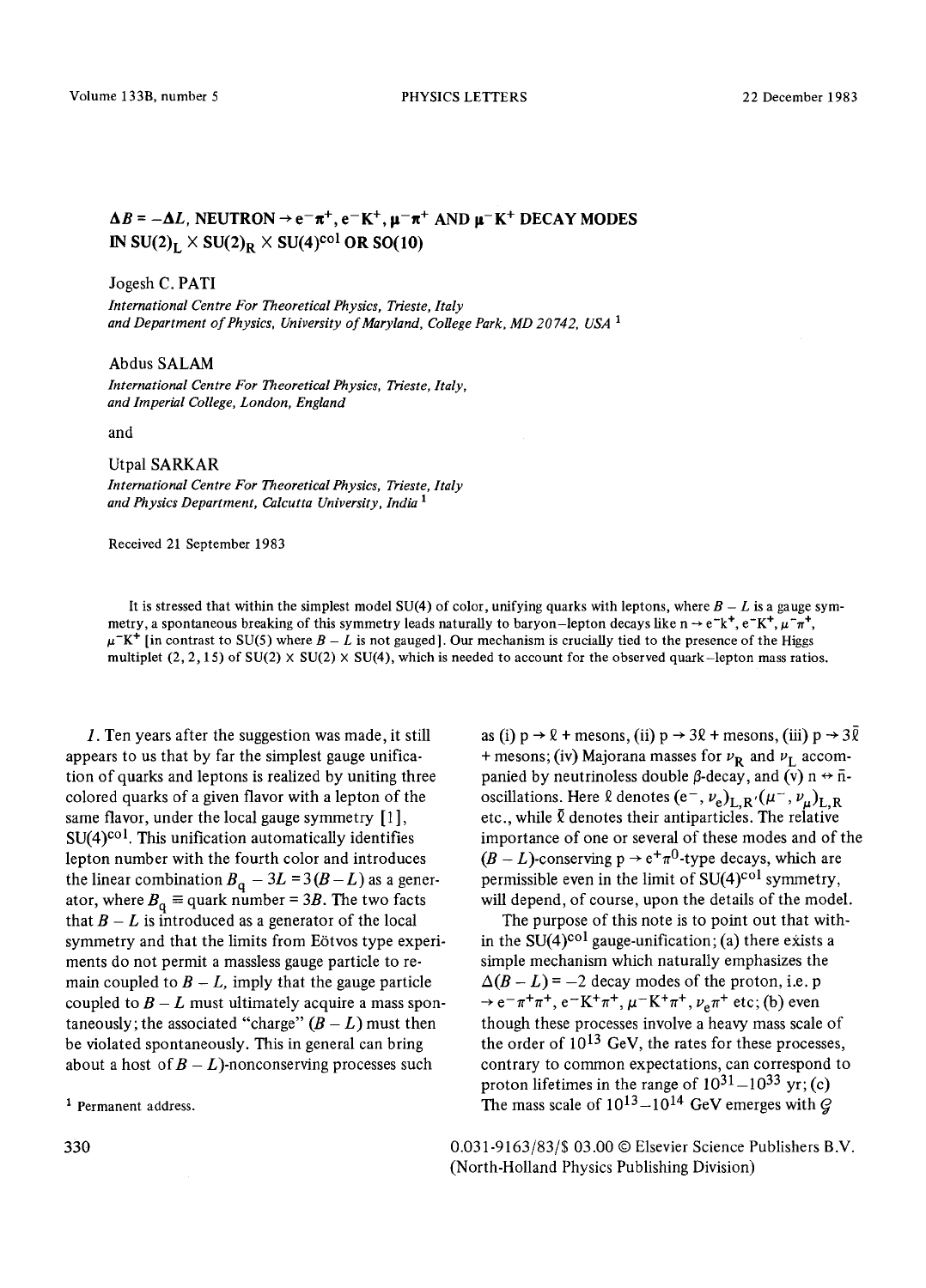$= SU(2)_L \times SU(2)_R \times SU(4)^{col}$ , consistent with renormalization group equations for the running coupling constants and the present value of  $\sin^2\theta_w \approx 0.22$ . The mechanism noted here can be operative within the minimal extension of  $Q$ , i.e. [2] SO(10), as well.

2. Recall that  $SU(4)$ <sup>col</sup>, together with the desire for the quantization of the electric charge, suggests that the low energy symmetry  $SU(2)_L \times U(1) \times SU(3)^{col}$ must be extended minimally to the left-right symmetric non-abelian symmetry  $[1]$   $Q = SU(2)_L \times SU(2)_R$  $\times$  SU(4)<sup>col</sup>. The fermions of the electron family are represented by:  $F_L^e = (2, 1, 4)$ ,  $F_R^e = (1, 2, 4)$ , and similarly for the  $\mu$  and  $\tau$  families.

Let us list what appears to be the minimal set of Higgs multiplets which are *needed* by the model. This set contains:

$$
\phi = (2, 2, 1), \quad \xi = (2, 2, 15),
$$
  
\n
$$
\Delta_{\mathbf{L}} = (3, 1, 10), \quad \Delta_{\mathbf{R}} = (1, 3, 10).
$$
 (1)

The associated pattern of the VEV, in obvious notation, is:

$$
\langle (\Delta_{\mathbf{R}})_{,\ell \ell}^{I_3 \mathbf{R}^{=}+1} \rangle = v_{\mathbf{R}} , \quad \langle \phi \rangle = {k \choose 0}^0, \langle \xi \rangle = {(\delta \quad 0)}^0, \gamma_{\text{flavor}} \times (1, 1, 1, -3)_{\text{color}} . \tag{2}
$$

Here the subscript  $\ell$  denotes leptonic color within the  $4$  of SU(4)<sup>c</sup>. For consistency with phenomenology (including  $m_Z = m_W / \cos \theta$  etc), one needs the hierarchy:

$$
\langle \Delta_R \rangle \gg \langle \phi \rangle \sim \langle \xi \rangle \gg \langle \Delta_L \rangle \,. \tag{3}
$$

One can show that such a pattern of VEV can be obtained in accordance with the absolute minimum of the potential  $[3]$ <sup> $\pm 1$ </sup>. Our reasons for believing that the set  $(3)$  including  $(2, 2, 15)$  is really needed by the model are the following:

(i) First, the multiplet  $\Delta_{\bf R}$  is needed to give a heavy Majorana mass [5] to the right-handed neutrino  $(M_{\nu_R})$  $>$  100 GeV. Such a mass for  $\nu_R$ , together with a normal Dirac mass  $m_{\nu}^{\text{D}} \sim 1$  MeV for the  $(\nu_{\text{L}}, \nu_{\text{R}})$  combination, appears to be the most natural way to account for the lightness of the *physical* neutrinos  $(m_{\nu_{\alpha}} \lesssim 30$ eV) appearing in  $\beta$  decays, which, in this picture, would have a mass  $\sim (m_{\nu}^{\mathbf{D}})^2 / M_{\nu_{\mathbf{R}}} \ll m_{\nu}^{\mathbf{D}}$ . Given  $\Delta_{\mathbf{R}}$ , one, of course, needs to introduce  $\Delta_{\rm L}$  to respect left—right symmetry [6]. Note that the VEV of  $\Delta_R$ , subject to the hierarchy (3), breaks  $SU(2)_L \times SU(2)_R$  $\times$  SU(4)<sup>col</sup> into SU(2)<sub>L</sub>  $\times$  U(1)  $\times$  SU(3)<sup>col</sup> thereby breaking SU(4)<sup>col</sup>,  $B - L$  and left-right symmetry spontaneously.

(ii) The multiplet  $\phi$  (2, 2, 1) with a VEV given by (2) is needed to give Dirac masses to the fermions through standard Yukawa couplings of  $\phi$  and  $\dot{\phi}$  $=\tau_2\phi^*\tau_2$  with the fermions and to break  $SU(2)_L$  $\times$  U(1) to U(1)<sub>em</sub>. We expect the larger of (k and k')  $\sim$  300 GeV.

(iii) With only the color singlet  $\phi$  to give Dirac masses to the fermions, however, one obtains:  $m_e^{(0)} = m_0^{(0)}$ ,  $m_{\nu}^{(0)} = m_s^{(0)}$  and  $m_{\tau}^{(0)} = m_h^{(0)}$  in the symmetric limit. Including electroweak and QCD renormalization, these lead to the relation:  $(m_e/m_u) = (m_d/m_s)$ , for the physical masses, which is badly in disagreement with observation. This situation is remedied  $^{+2}$  if we introduce an addition scalar multiplet  $[1] \xi = (2, 2, 15)$ , which is the only other type of multiplet capable of giving Dirac masses to the fermions. We expect  $(\delta, \delta')$ to be of order  $(k, k')$ .

One may, in general, introduce, in addition to the scalar multiplets listed above, a multiplet  $[1]$   $(1, 1, 15)$ , which could be used to provide the primary scale  $>3$  $\times$  10<sup>5</sup> GeV for breaking SU(2)  $\times$  SU(2)  $\times$  SU(4)<sup>c</sup> into  $SU(2)_L \times SU(2)_R \times U(1)_{B-L} \times SU(3)^c$ , which in turn could break into  $SU(2)_L^T \times U(1) \times SU(3)^c$  via  $\langle \Delta_R \rangle$  at the second stage of SSB.

It is worth observing that if one did contemplate to embed  $SU(2) \times SU(2) \times SU(4)$  within  $SO(10)$ , then, a desirable minimal set of Higgs multiplets would consist of (54 or 210 or 945) $\oplus$  126  $\oplus$  10. Some of these decompose under  $SU(2) \times SU(2) \times SU(4)$  as follows:

$$
54 = (1, 1, 1) + (2, 2, 6) + (3, 3, 1) + (1, 1, 20'),
$$
  

$$
945 = (1, 1, 15) + (2, 2, 64) + (2, 2, 6) + (2, 2, 6)
$$
  
+ others, (4)

<sup>#2</sup> This is because with contributions from both  $\langle \phi \rangle$  and  $\langle \xi \rangle$ , the masses in the symmetric limit have the form:  $m_e^{(0)}$  $=m_{\rm e}^{\Phi}-3m_{\rm e}^{\xi}, m_{\rm d}^{(0)}=m_{\rm e}^{\Phi}+m_{\rm e}^{\xi},$  etc.

 $\pm 1$  This has been shown, without the inclusion of (2, 2, 15), by Mohapatra and Senjanovic [4]. A more complete analysis including  $(2, 2, 15)$ ,  $(2, 2, 64)$  and  $(1, 1, 6)$  suggested here as well as the analogous case in SO(10) involving 945,126, and  $10$  of  $SO(10)$  will be presented in ref. [3].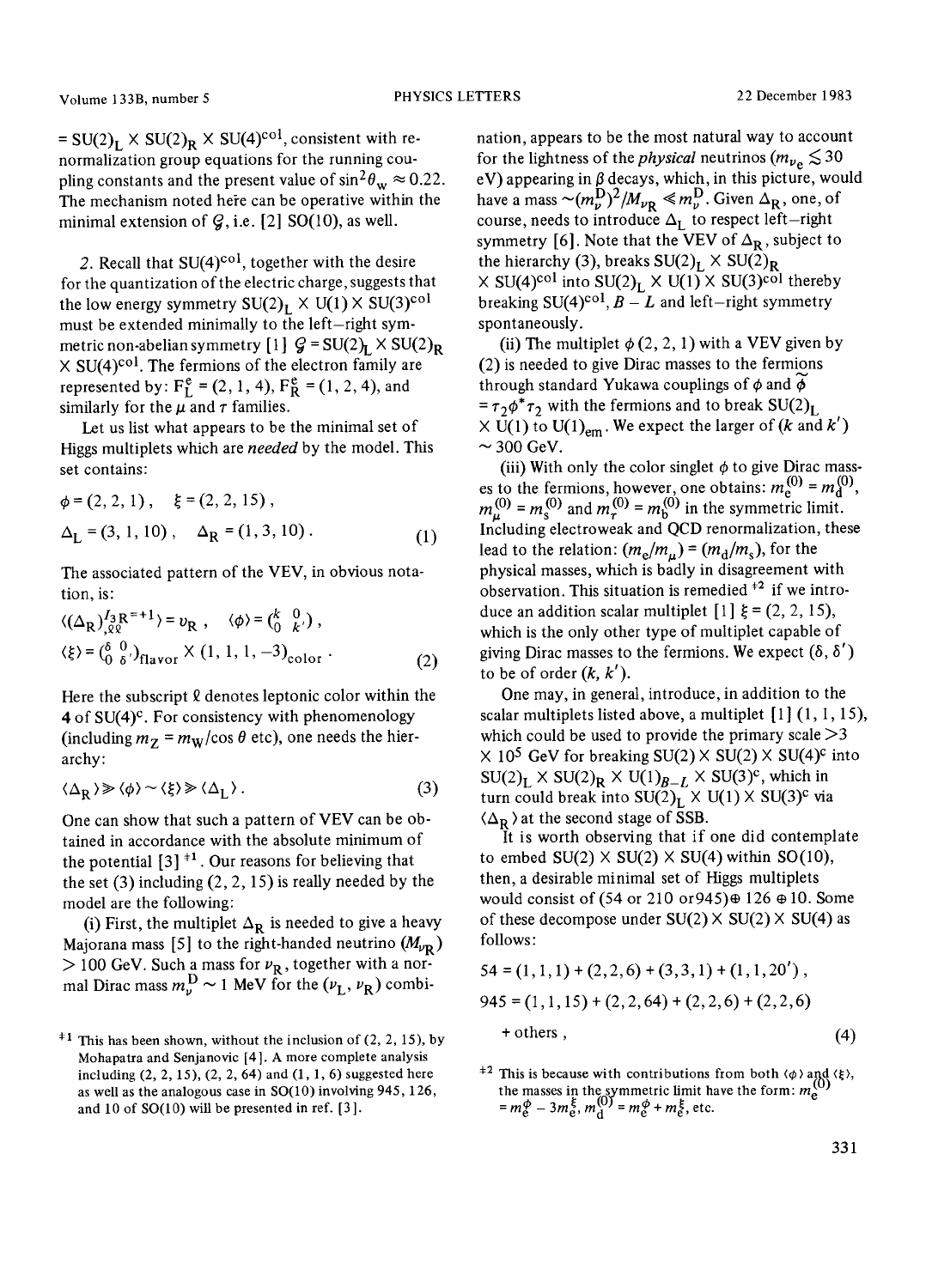Volume 133B, number 5 PHYSICS LETTERS 22 December 1983

$$
126 = (3, 1, 10) + (1, 3, 10) + (2, 2, 15) + (1, 1, 6),
$$
  

$$
10 = (2, 2, 1) + (1, 1, 6).
$$
 (4con'd)

Note that  $\Delta_{\text{L}}$ ,  $\overline{\Delta}_{\text{R}}$  and  $\xi$  = (2, 2, 15) are contained in the same 126, while  $\phi = (2, 2, 1)$  belongs to 10. Thus our minimal set (3) would require the introduction of 126 and 10 of SO(10). This will call for the introduction of (1, 1, 6) in addition to that of  $\Delta_{\mathbf{L}}$ ,  $\Delta_{\mathbf{R}}$ ,  $\xi$  and  $\phi$ .

In this note, we shall concentrate primarily on the consequences of the minimal set of Higgs multiplets  $[eq. (1)]$ , which we have argued are needed by the  $SU(2)$  X  $SU(2)$  X  $SU(4)$  model. But we shall remark that the added presence of  $(2, 2, 64) \subset 945$  of SO(10) and in a different context  $(1, 1, 6)$   $\subset$  126 of SO(10) can play vital roles regarding the complexions of baryon and lepton number violations.

It is straightforward to write down the full Higgs potential including mass and the mutual quartic interaction terms of the set  $(\Delta_L, \Delta_R, \phi \text{ and } \xi)$  consistent with the gauge symmetry  $SU(2) \times SU(2) \times SU(4)$ , left-right discrete symmetry and renormalizability. We do not exhibit this full potential [3], as it is not essential for our discussions. Instead, we write down a particular quartic interaction term involving  $\xi = (2, 2, ...)$ 15),  $\Delta_R$  and  $\Delta_L$ <sup>+3</sup>.

$$
V_1 = \lambda_1 \epsilon_{\alpha\beta\gamma\delta} \epsilon_j^i \epsilon_j^{i'} \delta_{\gamma'}^{\alpha'} \delta_{\gamma'}^{\beta'}
$$
  
× 
$$
[\xi_{\alpha\alpha'}^{ii'} \cdot \Delta_{\mathbf{R}, {\{\beta, \beta'\}}}^{P} \cdot \xi_{\gamma\gamma'}^{jj'} \cdot \Delta_{\mathbf{R}, {\{\delta, \delta'\}}}^{P} + \mathbf{R} \rightarrow \mathbf{L}]
$$
  
+ h.c. (5)

Here  $(ii')$  and  $(jj')$  denote  $SU(2)_{L,R}$  indices corresponding to the  $(2, 2)$  representation;  $p = +1, 0, -1$ denote  $SU(2)_R$  indices for the triplet representation;  $(\alpha, \beta, \gamma, \delta)$  denote SU(4)<sup>col</sup> indices for the 4 representation, while  $\alpha^*$ ,  $\gamma^*$  correspond to 4<sup>\*</sup>. The symbol  $(\alpha, \alpha'^*)$  stands for 15 of SU(4)<sup>c</sup>.

 $*3$  We do not exhibit other invariant interactions, e.g. the one in which the two  $\zeta$  make the SU(2)<sub>R</sub> triplet and the one in which the interaction involves  $\xi \cdot \xi \cdot \Delta_R \cdot \Delta_L$ . These can also contribute to proton  $\rightarrow$  lepton + meson decay modes. Note that the gauge interactions of  $SU(2) \times SU(2) \times SU(4)$ as well as the invariant Yukawa interactions of  $\phi$ ,  $\xi$ , and  $\Delta_{L,R}$  conserve the global fermion number  $F = B_q + L$ =  $3B + L$  (ref. [1]), but the interaction (5) violates F by  $\pm 4$  units, while conserving  $B - L$ . Such explicit violation of F is permissible in  $SU(2) \times SU(2) \times SU(4)$ , but not in SU(16), since  $F$  is a generator of SU(16), though not of  $SU(2) \times SU(2) \times SU(4)$ .

To observe the nature of *(B,* L)-violations it is necessary to write down the Yukawa interactions of  $\Delta_{\text{L}, \text{R}}$  and  $\xi$  with the fermions:

$$
\mathcal{L}_{\mathbf{Y}} = (h_{ab}^{\xi} \overline{\mathbf{F}}_{\mathbf{L}}^{a} \cdot \xi \cdot \mathbf{F}_{\mathbf{R}}^{b} + h_{ab}^{'\xi} \overline{\mathbf{F}}_{\mathbf{L}}^{a} \cdot \widetilde{\xi} \cdot \mathbf{F}_{\mathbf{R}}^{b}
$$

$$
+ h_{ab}^{\Delta} \mathbf{F}_{\mathbf{L}}^{a} \cdot \overline{C}^{1} \mathbf{F}_{\mathbf{L}}^{b} \cdot \Delta_{\mathbf{L}}) + (\mathbf{L} \rightarrow \mathbf{R}) + \text{h.c.}
$$
(6)

Here *a*, *b* run over family indices:  $a = e, \mu, \tau$ ; and  $\xi$  $=\tau_2\xi^*\tau_2$ . We have written (6) symbolically, suppressing flavor and color indices.

The interactions (5) and (6) together with the VEV (2) induce *spontaneously* the  $\Delta(B - L) = -2$ ,  $\Delta(B$  $+ L$ ) = 0,  $\Delta F = -2$  decay of the proton into a lepton, i.e.  $p \rightarrow \ell$  + mesons  $(\ell = e^-$ ,  $\mu^-$ ,  $\nu_e$ ,  $\nu_\mu$ , meson =  $\pi$ , K, etc.) as shown in fig. 1. Note that such a mechanism can not be implemented by substituting  $\xi = (2, 2, 15)$ by  $\phi = (2, 2, 1)$ , because the upper and lower vertices in fig. 1 must involve the  $SU(3)^c$  triplet and octet components ( $\xi_3$  and  $\xi_8$ ) lying within the 15 of SU(4)<sup>c</sup>. The magnitude of the amplitude for the six-fermion process of fig. 1 is:

$$
A(3q \rightarrow q\bar{q}\ell) = \left[\lambda_1(h^{\xi})^2 h^{\Delta} \langle \Delta_{\mathbf{R}} \rangle\right] / (m_{\xi_3}^2 m_{\xi_8}^2 m_{\Delta}^2) \quad (7)
$$

Here, we have dropped the family index on the Yukawa coupling constants. The quantities  $m_{\xi_3}$  and  $m_{\text{g}}$  denote the masses of the SU(3)<sup>c</sup> triplet and octet components of  $\xi$ , which in general may differ from each other subsequent to spontaneous breaking of  $SU(4)^c$  via  $\langle \Delta_{\bf R} \rangle \neq 0$ .

With a minimal fine tuning of parameters of the Higgs sector, associated with the familiar gauge hierarchy problem, one would ordinarily expect only the color singlet  $\xi_1$  component of  $\xi$  to remain light  $(m_{\xi_1})$  $\simeq$  30-100 GeV, say), since its neutral member acquires a VEV  $\sim$  100 GeV, but the remaining components within the 15 of SU(4)<sup>c</sup> including  $\xi_3$  and  $\xi_8$  to



Fig. 1. Mechanism for inducing neutron  $\rightarrow e^-\pi^+$ , e<sup>-</sup>K<sup>+</sup> type decays.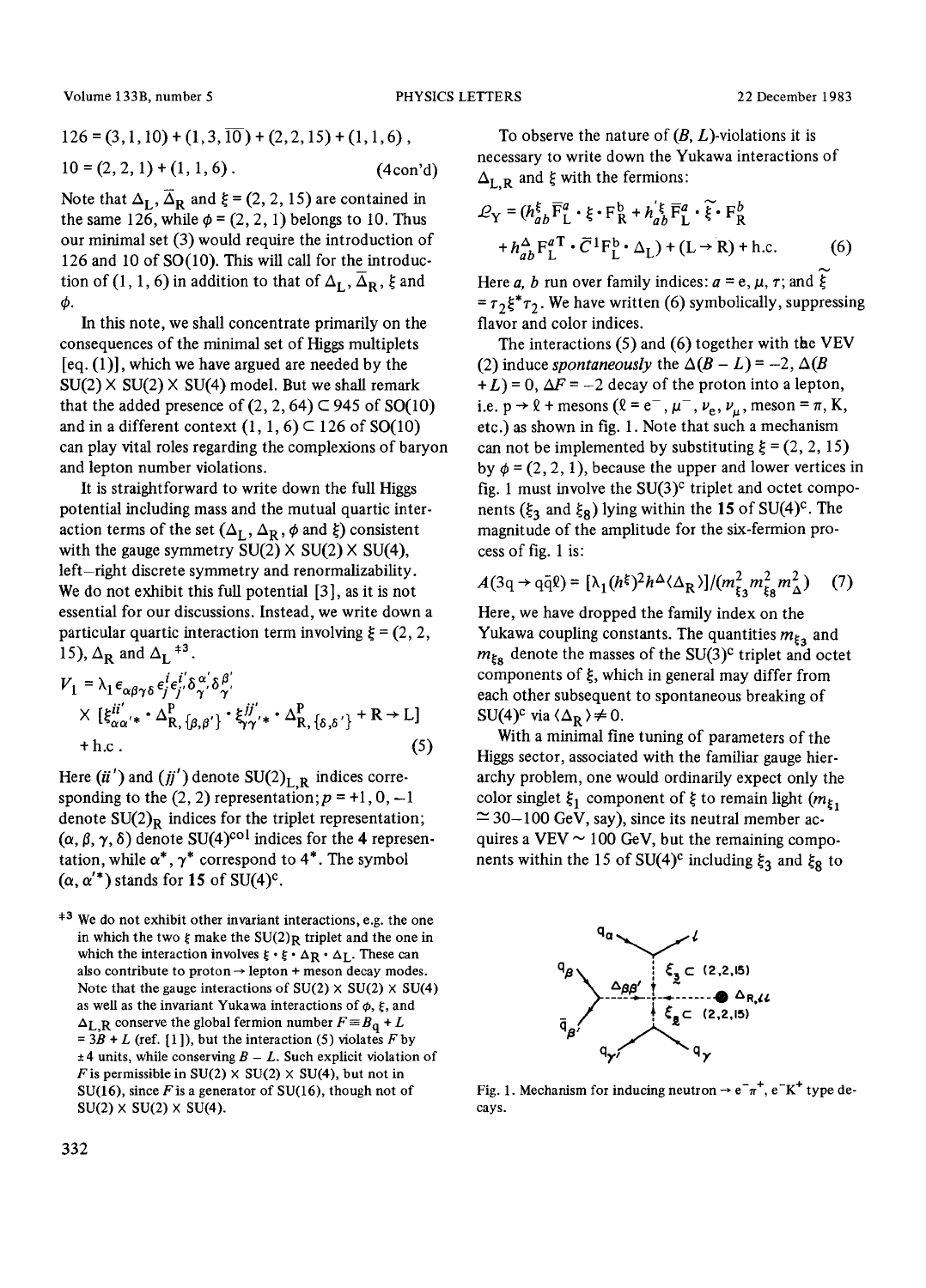acquire a relatively heavy mass of order  $^{+4} \sim \alpha v_{\rm R}$ . This, however, is not the general situation. For instance, if there exists an additional SU(3)<sup>c</sup> triplet  $\chi_3$  within a new multiplet  $\chi$  of SU(4) whose diagonal (mass)<sup>2</sup> is much larger than that of  $\xi_3$  [i.e.  $m_\chi^2 > (\alpha v_R)^2$ ] and if there exists a spontaneously induced mixing between  $\xi_3$  and  $\chi_3$  with a strength <sup>+5</sup>  $\approx m_\chi m_\chi \sim (\omega v_R) m_{\chi_3}$ , then there could exist a light eigenstate with a large  $\xi_3$  component with positive (mass)<sup>2</sup> eigenvalue, which is vanishingly small  $\sim (100 \text{ GeV})^2$ .

Such a mixing, and an analogous mixing for  $\xi_{\mathbf{R}}$ , are indeed brought about simultaneously if we introduce a multiplet  $\chi = (2, 2, 64)$ , which in the SO(10) context would have its origin within 945. The 64 of  $SU(4)^\mathbb{C}$ decomposes under SU(3)  $\times$  U(1)<sub>B\_t</sub> as follows: 64  $= 3(-2/3) + 3*(2/3) + 6*(-2/3) + 6(2/3) + 8(2)$  $+ 8(-2) + 15(2/3) + 15(-2/3)$ ; Note that  $\chi$  contains a triplet and an octet of  $SU(3)^c$  as desired. The presence of  $x$  permits an invariant trilinear coupling between  $\zeta(2, 2, 15)$ ,  $\chi(2, 2, 64)$  and  $\Delta_R(1, 3, 10)$ :  $[\lambda_1 \mathcal{M} (\xi \cdot \chi \cdot \Delta_R) + (R \rightarrow L)] + h.c.$  We believe that a natural scale for the mass  $M$  is given by the heaviest scale  $*6$  in the theory, which simultaneously is essentially the diagonal mass  $m<sub>x</sub>(2, 2, 64)$ . In this case, substituting  $v_R$  for  $\langle \Delta_R \rangle$  [eq. (2)], in the trilinear coupling, we do obtain a mixing between  $\xi_3$  and  $\chi_3^*$  as well as between  $\xi_8$  and  $\chi_8$  of the type depicted above, whose strengths are of order  $\omega_R m_{\nu}$ . This can "naturally"<sup> $\pm$ 6</sup> give light states; which are predominantly  $\xi_3$ and  $\xi_{\mathbf{R}}$ .

We, therefore, proceed to discuss the phenomeno-

- <sup> $\pm$ 4</sup> Here  $\alpha^2$  denotes the typical strength of a quartic interaction involving  $\zeta = (2, 2, 15)$  and  $\Delta$ **R** fields. For details of this discussion see ref. [3 ]. For a discussion of an analogous situation in  $SU(5)$ , and other cases, see ref. [7].
- $\pm$ <sup>5</sup> This would correspond to a fine tuning of a *new* parameter brought about due to the  $\xi \cdot \chi \cdot \Delta$  cubic or the related (1, 1,  $15) \cdot \xi \cdot \chi \cdot \Delta$  quartic interaction (see remarks later.) Such a fine tuning is no different in spirit than the familiar fine tuning encountered in grand unification. {see e.g. Buras et al. [7] for  $SU(5)$ .
- <sup>+6</sup> This is motivated if we derive the SU(3)<sup>c</sup>  $\times$  U(1)<sub>B-L</sub>reduced form of the trilinear coupling  $(\lambda_t \mathcal{M}) \xi \cdot \chi$  $\cdot$   $\Delta$  from an SU(2)  $\times$  SU(2)  $\times$  SU(4)<sup>c</sup>-invariant quartic coupling of the type  $(\lambda_t)\eta(1, 1, 15) \cdot \xi(2, 2, 15)$  $\cdot$  x(2, 2, 64)  $\cdot$   $\Delta$ (1, 3, 10), with  $\mathcal {M}$  corresponding to the VEV of  $(1, 1, 15)$ , which in turn could represent the largest scale both for the  $SU(2) \times SU(2) \times SU(4)$  model as well as for the SO(10) model. Note that in the SO(10) context, both  $\eta(1, 1, 15)$  and  $\chi(2, 2, 64)$  belong to 945, and thus we expect  $m<sub>x</sub> \sim \langle (1, 1, 15) \rangle$ .

logical implications of the presence of the  $\xi$  (2, 2, 15) multiplet together with  $\Delta_{\text{L,R}}$ ,  $\phi$  and possibly  $\chi$  multiplets by permitting the color triplet and octet, (i.e.  $\xi_3$  and  $\xi_8$ ) components of  $\xi$  to be light (~30-100 GeV, say).

The reader may observe that one can not afford to permit a light color triplet in  $[8]$  SU(5), because such  $\prime$ a triplet [e.g. the one within the 5 of  $SU(5)$ ] would lead to fast proton decay. No such problem arises for  $SU(2) \times SU(2) \times SU(4)$ , because its basic gauge interactions conserve B and L unlike  $SU(5)$ . Thus, it is worthwhile to explore the consequences of having a light color triplet as well as an octet like  $\xi_3$  and  $\xi_8$ within  $SU(2) \times SU(2) \times SU(4)$ .

Let us proceed to estimate the amplitude (7) by taking typical values of the parameters, viz.  $\lambda_1 \sim 10^{-2}$  $- 10^{-3}$ ,  $h^{\Delta} \sim 10^{-1} - 10^{-3}$ ,  $h^{\xi} \sim 10^{-3} - 10^{-4}$  and  $m_{\Delta D}$  $\sim (v_{\rm p}/10)$ . We obtain:

$$
A(3q \to q\bar{q}\ell) \approx (10^{-12} - 10^{-6})/(m_{\xi}^4 v_{\rm R}). \tag{8}
$$

For the case of a light  $\xi_3$  and  $\xi_8$ , taking  $m_{\xi_3} \sim m_{\xi_8}$  $\sim$  100 GeV, we see that the amplitude will have a canonical strength  $^{+7}$  ~ 10<sup>-30</sup> GeV<sup>-5</sup> for the proton lifetime to be in the range of  $10^{32 \pm 1}$  yr, if

$$
v_{\rm R} \approx 10^{13 \pm 3} \text{ GeV} \,. \tag{9}
$$

*o R from renormalization group equations:* Consider the hierarchical descent:

$$
SU(2)_{L} \times SU(2)_{R} \times SU(4)^{c}
$$
  
\n
$$
\xrightarrow{\langle \Delta R \rangle \sim M_{X} \sim M_{R}} SU(2)_{L} \times U(1) \times SU(3)^{c}
$$
  
\n
$$
\xrightarrow{\langle \phi \rangle \sim \langle \xi \rangle \sim m_{W}} U(1)^{em} \times SU(3)^{c}
$$

Here  $M_{\rm x}$  and  $M_{\rm R}$  denote the mass of the leptoquark gauge bosons in  $SU(4)^c$  and of  $W_R$  respectively. Subject to the boundary conditions that  $g_{2L}(M_x)$  $= g_{2R}(M_x)$  and  $g_{15}(M_x) = g_3(M_x) = g_4(M_x)$ , where  $g_{2L,R}$ ,  $g_3$  and  $g_4$  denote  $SU(2)_{L,R}$ , SU(3)<sup>c</sup> and SU(4)<sup>c</sup> coupling constants respectively and  $g_{15}$  denotes the normalized coupling constant associated with the 15th generator of  $SU(4)^c$ , it is straightforward to combine the evolution equations for the coupling constants  $g_3$ ,

 $\pm$ <sup>7</sup> To compare the amplitude (7) with that of a four-fermion process (e.g.  $3q \rightarrow \bar{q}$  or  $3q \rightarrow \bar{q}$ ), we need to replace  $q\bar{q}$  by a dimensional factor  $m^3$  with  $m \sim 1$  GeV.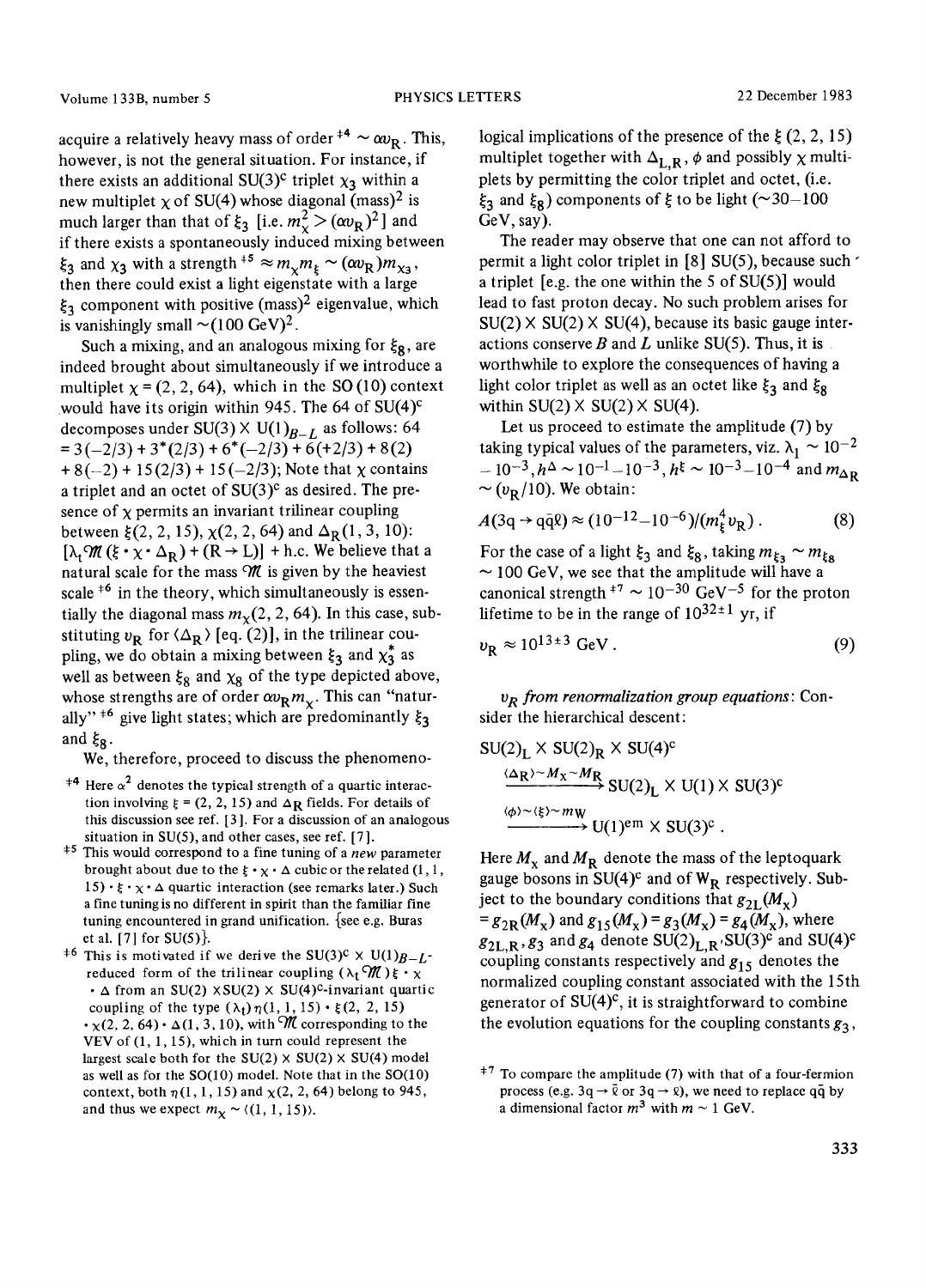$g_2$  and  $g_1$  of SU(3)<sup>c</sup>, SU(2) and U(1). This yields:

$$
(1 - 2\sin^2\theta_w) - \frac{2}{3}\alpha/\alpha_s
$$
  
=  $8\pi\alpha(\frac{5}{3}b_1 - b_{2L} - \frac{2}{3}b_3)\ln(M_x/m_W)$ . (10)

Here,  $\sin^2\theta_w$ ,  $\alpha$  and  $\alpha_s$  are to be evaluated at  $m_w$ . The constants  $b_{1,2,3}$  denote the standard coefficients determining the  $\beta$  functions for  $g_{1,2,3}$ . Substituting  $\alpha(m_w) = 1/128$  and a typical value for  $\alpha_s(m_w) = 0.10$ , and applying one-loop renormalization group analysis<sup>+8</sup> we obtain:

$$
M_{\rm x} = (2.5, 7.5, 66) \times 10^{13} \text{ GeV} \tag{11}
$$

for sin<sup>2</sup> $\theta_{\rm w}$  = (0.24, 0.23, 0.21). We see that  $v_{\rm R}$  = ( $M_{\rm x}/$ ) g), typically, is predicted to lie in the range  $\approx$  (10<sup>13</sup> –  $10^{14}$ ) GeV. This is precisely the right sort of mass needed to lead to a "canonical" amplitude for proton decay into a single lepton with a lifetime in the range of  $10^{31} - 10^{33}$  yr. [cf. eq. (9)].

We thus see that the presence of the  $(2, 2, 15)$  together with  $\Delta_{\text{L,R}}$ , which in turn permits the invariant interaction (5), emphasizes the  $\Delta(B - L) = -2$ ,  $\Delta(B$  $+ L$ ) = 0 process, i.e. proton decay into a lepton, with a lifetime, which may well be expected to lie in the range of  $10^{31} - 10^{33}$  yr, on the basis of renormalization group analysis.

*Comparison with dimensional analysis:* Note that despite the fact that the process  $3q \rightarrow q\bar{q}\ell$  is a  $(B - L)$ violating process, and we are considering a hierarchy in which  $SU(2) \times SU(2) \times SU(4)$  descends in *one step* to  $SU(2)$  X U(1) X  $SU(3)^c$ , the amplitude for the process is damped by only one power of the heavy mass scale  $\langle \Delta_{\bf R} \rangle$  =  $v_{\bf R}$ , for the case of light  $\xi_3$  and  $\xi_8$  [See eq. (8)]. This circumstance differs from the one encountered in dimensional and operator-analysis [9], which suggests that typically the  $(B + L)$ -conserving,  $(B - L)$ -violating proton decay amplitudes (for the case of single stage descent) should be damped by three powers of the heavy mass  $(M)$  and should be of order  $(m_W/M^3)$ . The reasons for this difference may be traced at least in part to the facts that (i) our mechanism involves a

spontaneous rather than explicit breaking of  $B - L$ through  $\langle \Delta_{\bf R} \rangle \neq 0$ , (ii) it permits the color triplet  $(\xi_3)$  and the color octet  $(\xi_8)$  to remain light <sup>+9</sup>

*Strange meson and muonic*  $\Delta(B + L) = 0$  *decay modes:* Since fig. 1 involves Yukawa couplings of fermions, one can use diagonal as well as non-diagonal family mixing interactions, together with Cabibbo rotations, to obtain the full complexion of  $\Delta(B+L) = 0$ modes involving non-strange or strange mesons and the e<sup>-</sup> or  $\mu$ <sup>-</sup> lepton, i.e.  $n \rightarrow e^- \pi^+$ ,  $\mu^- \pi^+$ ,  $\mu^- \pi^+$ ,  $\mu$ <sup>-</sup>K<sup>+</sup> etc., with competing rates.

 $\Delta(B - L) = 0$ , proton  $\rightarrow e^+ \pi^0$ ,  $\bar{\nu} \pi^+$ ,  $\mu^+ \pi^0$ ,  $\mu^+ K^0$ *decays:* Proton  $\rightarrow e^+\pi^0$  type decay modes will arise within  $SU(2) \times SU(2) \times SU(4)$  at the tree level without involving SSB, if we introduce the scalar multiplet  $*^{10} \zeta = (1, 1, 6)$ , which in the SO(16) context arises automatically within 126 together with  $\Delta_{\text{L}}$ ,  $\overline{\Delta}_{\bf R}$  and  $\xi$ . We expect (1, 1, 6) to have a mass, characteristic of the heaviest scale in the theory  $\sim 10^{13}$  $10^{14}$  GeV [see eq. (11)]. Thus for a typical Majorana Yukawa coupling constant <sup>#11</sup>  $h_{\rm M}^2 \sim (10^{-1} - 10^{-3})$ , and a natural mass scale of  $10^{12}$ -10<sup>14</sup> GeV for the  $(1, 1, 6)$ , the  $p \rightarrow e^{+}\pi^{0}$  type decays arising through  $(1, 1, 6)$ 1, 6) exchange can have an inverse partial rate in the canonical range  $\sim 10^{31} - 10^{33}$  yr. Since (1, 1, 6) exchange involves Yukawa interactions, by using diagonal and non-diagonal family mixing interactions, *one can obtain non-strange and strange modes: i.e.*  $p \rightarrow e^+ \pi^0$ .  $\mu^+\pi^0$ ,  $e^+K^0$  as well as  $\mu^+K^0$ , with the possibility that the rates of strange modes can even surpass those of the non-strange ones depending upon the strengths of diagonal versus non-diagonal Majorana Yukawa couplings.

Proton decays into antileptons would, of course, arise additionally through gauge interactions, if we extend  $SU(2) \times SU(2) \times SU(4)$  into  $SO(10)$  (see remarks later). The gauge boson mediated decays will not, however, emphasize the muon and strange particle modes.

<sup>&</sup>lt;sup>+8</sup> We have included the contributions of light Higgs  $SU(2)_L$ doublets in  $(2, 2, 1)$  and  $(2, 2, 15)$ , as well as those of the SU(3)<sup>c</sup> triplet, antitriplet and octet in (2, 2, 15) to the  $\beta$ functions for  $g_{1,2,3}$  in the momentum range between  $M_X$ and  $m_W$ . The net contributions of  $\xi_3$ ,  $\zeta_3$ <sup>\*</sup> and  $\xi_8$  to the right side of (10) vanishes. The two-loop analysis is expected to decrease  $M_X$  by nearly a factor of 2.

<sup>&</sup>lt;sup>+9</sup> As we have discussed,  $\xi_3$  and  $\xi_8$  being light is, of course, compatible with the assumption of single stage descent, which is what dimensional analysis assumes.

<sup>&</sup>lt;sup>#10</sup> This feature is generally known. See e.q. Del Aguila and Ibáñez (ref. [7].

<sup>&</sup>lt;sup> $\pm$ 11</sup> Within SO(10), the Yukawa coupling constants of (1, 1, 6),  $(2, 2, 15)$  and  $\Delta$ <sub>L</sub>, R are related to each other at the unification scale, since they belong to the same multiplet 126 of SO(10).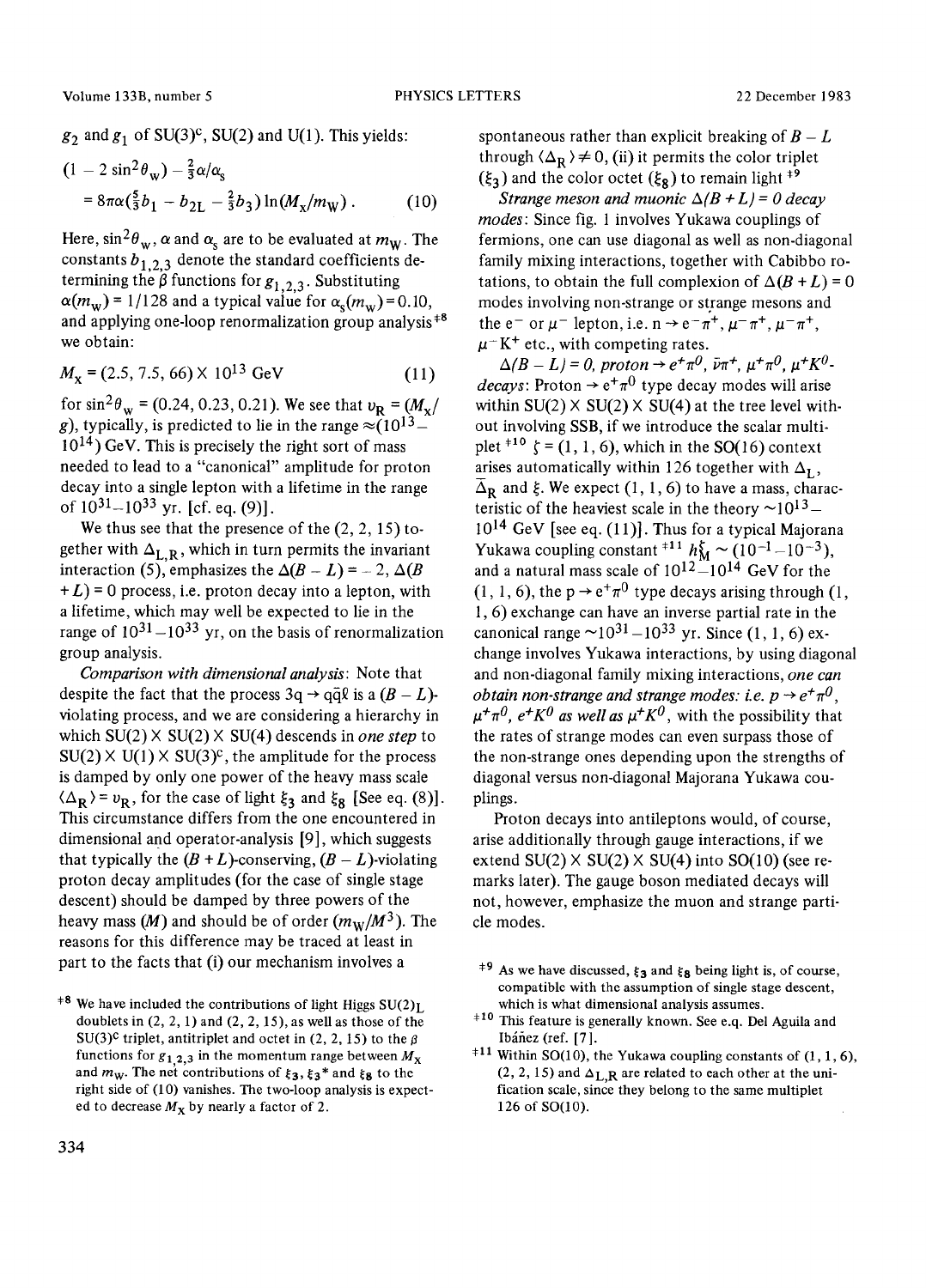*n-n-oscillations: The* introduction of the multiplet  $\xi = (2, 2, 15)$  and the interaction (5) forces one to introduce a quartic  $\Delta^4$  interaction, for the sake of renormalizability, since such interactions would be induced radiatively anyhow through the interaction (5)<sup> $\pm$ 12</sup>. The  $\Delta$ <sup>4</sup> interaction in turn induces 3q  $\rightarrow$  3 $\bar{q}$ or n-fi oscillations [10] by a diagram analogous to fig. 1. But the corresponding amplitude involves three  $\Delta$  propagators. With  $m_{\Delta} \sim 10^{13 \pm 3}$  GeV, as suggested by proton stability  $[eq. (9)]$ , as well as by RGE for  $SU(2) \times SU(2) \times SU(4)$  [eq. (11)], the strength of the n-fi transition would be too feeble to observe.

*S0(10):* While we have presented our discussions primarily in the context of  $SU(2) \times SU(2) \times SU(4)$ , and it remains to be seen whether a preonic theory in the context of supergravity (or a Kaluza-Klein approach) can lead effectively at a composite level, for example, only to  $q = SU(2) \times SU(2) \times SU(4)$ , rather than to one of its grand unifying extensions, it is clear that the Higgs multiplets which we have introduced arise together in a compelling manner if we extend  $\mathcal G$ to SO(10). In this case, a minimal set of 945,126 and 10 of  $SO(10)$  will contain the set (1), the  $(2, 2, 64)$  as well as  $(1, 1, 6)$ , and will suffice to bring forth all the features of  $B$ ,  $L$  nonconservation, which we have presented here. These multiplets also suffice to break SO(10) spontaneously as follows:

(945)~ $M_{\rm U}$ ~ $M_{\rm X}$  $SO(10)$   $\longrightarrow$  $SU(2)_L \times SU(2)_R \times U(1)_{B-L} \times SU(3)^c$  $(126)~M_{\rm R}$  $\rightarrow$  SU(2)<sub>L</sub>  $\times$  U(1)  $\times$  SU(3)<sup>c</sup>.

Note, first of all that  $(126)^4$  contains singlets of SO(10). One can verify that these singlets do contain the  $\zeta^2 \Delta^2$  interaction of the type (5). We have verified that the renormalization group analysis for the hierarchy mentioned above for SO(10) leads to solutions [3] for  $M_R \sim 10^{11} - 10^{13}$  GeV with  $M_{\rm U} \sim 10^{15} - 10^{16}$ GeV. *Thus our mechanism will induce proton decay into a lepton plus mesons (i.e.*  $p \rightarrow e^- \pi^+ \pi^+$  *etc.) even in SO(10) with a rate in the observable range.* The

 $\Delta(B - L) = 0$  antilepton mode (i.e.  $p \rightarrow e^+ \pi^0$  etc.), is induced in SO(10) via gauge meson as well as Higgs  $(1, 1, 6)$  exchange. The relative importance of the antilepton versus lepton mode will depend on the one hand on the mass  $M_{\text{H}}$  and on the other hand upon the Dirac and Majorana type Yukawa coupling constants. A priori, both types of modes are expected to be relatively important.

To conclude, we see that  $SU(4)^{col}$  gauging and the presence of  $(2, 2, 15)$ , which is needed by the observed fermion spectrum, naturally emphasizes the proton  $\rightarrow$  lepton decay modes. So far, a search for p  $\rightarrow e^+\pi^0$  type decay mode has been emphasized, especially in the biggest IMB detector [11 ]. It seems that the same search could be used to detect or set limits on nucleon  $\rightarrow$  lepton decay modes (i.e. n  $\rightarrow$  e<sup>-</sup> $\pi^{+}$ ,  $\mu^{-}\pi^{+}$ ,  $e^-K^+$ ,  $\mu^-K^+$  etc.). We urge such a search, as well as searches for  $p \rightarrow \tilde{\nu} K^+$ ,  $\mu^+\pi^0$  and  $\mu^+K^0$  modes, which we have argued are a priori permissible.

We thank E. Fiorini, J. Kim, R.N. Mohapatra, H. Nishino, and J. Strathdee for most helpful discussions. The research of J.C. Pati was supported in part by a grant from the US National Science Foundation and in part by a grant from the Research Board of the University of Maryland.

*Addendum.* After the submission of this paper it was noted [12] that a mechanism analogous to that of fig. 1 with  $q_{\alpha'}\bar{q}_{\beta'}$  being replaced by a  $\ell\ell$  pair will induce nucleon decays into a lepton + (lepton + antilepton) + mesons, i.e.  $p \rightarrow \nu + (e^+ + \nu)$ ,  $n \rightarrow e^-(e^+ \nu)$ , n  $\rightarrow e^{-}(\nu \bar{\nu})\Pi^{+}$  etc.; the amplitudes for these processes are a priori comparable to those for processes without the extra lepton pair, i.e.  $N \rightarrow \ell$  + mesons. There exists an economical choice of the Higgs system consisting of e.g.  $(2, 2, 6)$ ,  $\phi$ ,  $\xi$  and  $\Delta_{R,L}$  for SU(2)  $\times$  SU(2)  $\times$  SU(4)<sup>c</sup> or 54, 126 and 10 for SO(10), which would emphasize nucleon decays into  $\ell\ell\bar{\ell}$  + mesons over nucleon decays into  $\ell$  + mesons.

Instead of  $\chi$  (2, 2, 64), one may introduce, at least for economy, a second  $(2, 2, 15)$  multiplet  $\acute{\xi}$ , which could belong to 120 or a second 126 of SO(10). A mixing between components of  $\xi$  and  $\xi$  will be induced via invariant quartic interactions of the type  $(\lambda \cdot \xi \cdot \xi \cdot \Delta_R \cdot \overline{\Delta}_R + R \leftrightarrow L)$ , etc., or in SO(10) context via for example  $\lambda \cdot (126 \text{ or } 120 \supset \xi) \cdot (126)^2$  $\cdot$  (126) + h.c., etc, together with  $\langle \Delta_R \rangle \neq 0$ . Once again

<sup>&</sup>lt;sup>#12</sup> Note, if one introduced only the  $\Delta^4$  interaction together with the multiplet  $\zeta(2, 2, 15)$ , but not the  $\Delta^2 \zeta^2$  interaction of type (5), such an interaction will be induced radiatively once the VEV of  $\langle \Delta \rangle \neq 0$ .